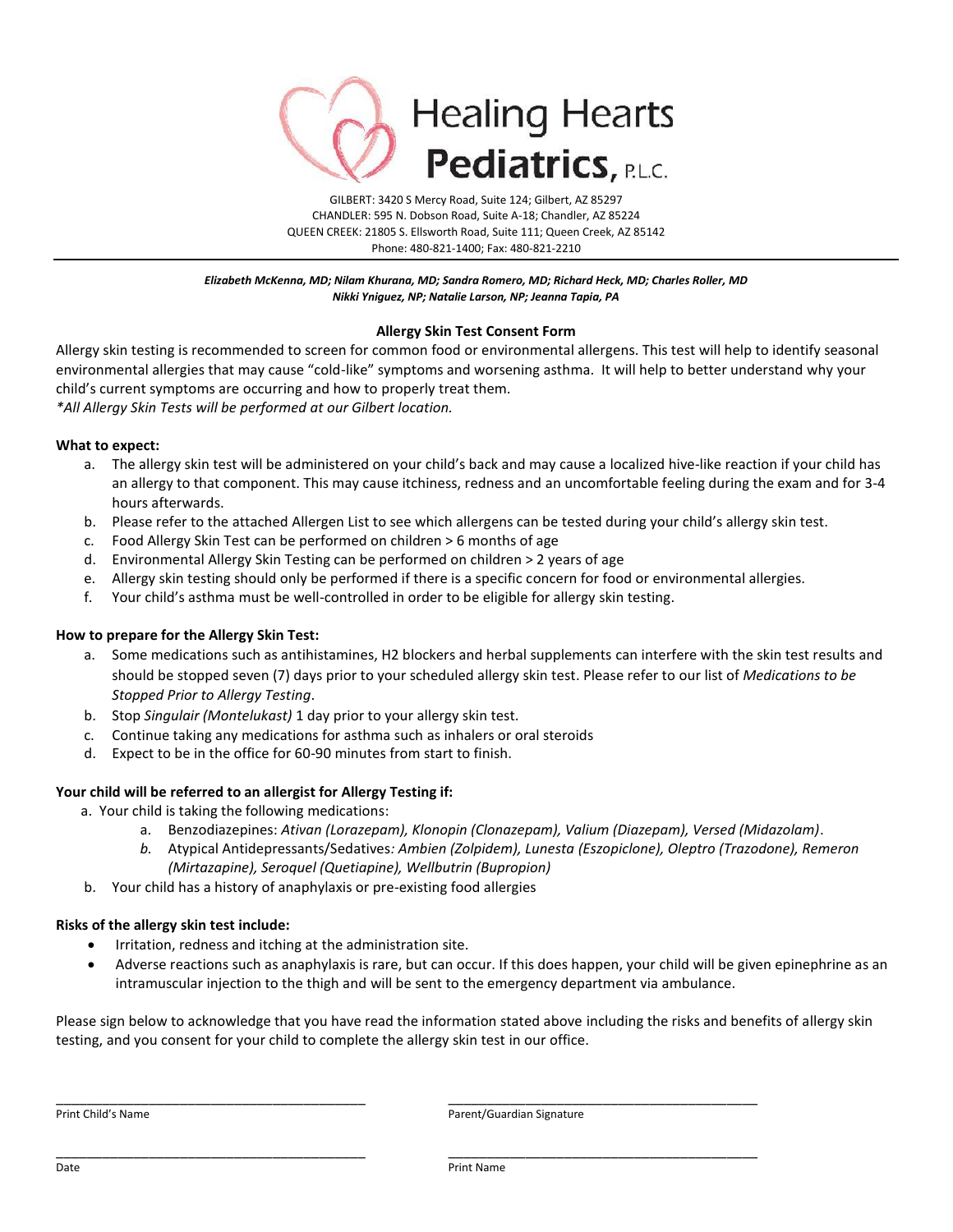

*Elizabeth McKenna, MD; Nilam Khurana, MD; Sandra Romero, MD; Richard Heck, MD; Charles Roller, MD Nikki Yniguez, NP; Natalie Larson, NP; Jeanna Tapia, PA*

#### **ENVIRONMENTAL ALLERGEN SCREENING SKIN TEST**

| AP Cat                     | Feather Mix (Chicken, Duck, Goose) |  |
|----------------------------|------------------------------------|--|
| AP Dog                     | Cockroach Mix                      |  |
| AP Horse                   | Dust Mite Mix                      |  |
| Bermuda Grass              | Mixed Ragweed (short/tall)         |  |
| <b>Perennial Rye Grass</b> | <b>False Ragweed</b>               |  |
| Johnson Grass              | <b>Russian Thistle</b>             |  |
| <b>Kentucky Blue Grass</b> | Careless Weed                      |  |
| Aspergillus                | Cladosporium                       |  |
| Alternaria                 | Wingscale                          |  |
| Penicillium                | Sagebrush                          |  |
| <b>Drechslera</b>          | Alfalfa                            |  |
| Kochia/Firebush            | Olive                              |  |
| Acacia                     | <b>Mulberry</b>                    |  |
| <b>Mesquite</b>            | Juniper                            |  |
| Palo Verde                 | Ash                                |  |

## **FOOD SCREENING SKIN TEST**

| Egg, Whole |
|------------|
| Milk, Cow  |
| Wheat      |
| Soy        |
| Peanut     |
| Oat        |

**Skin testing is measured in millimeters. It is scored based on the appearance of erythema (redness) and a wheal (raised or hive-like). Histamine is a substance produced by the skin during an allergic reaction and causes swelling, itching and redness.**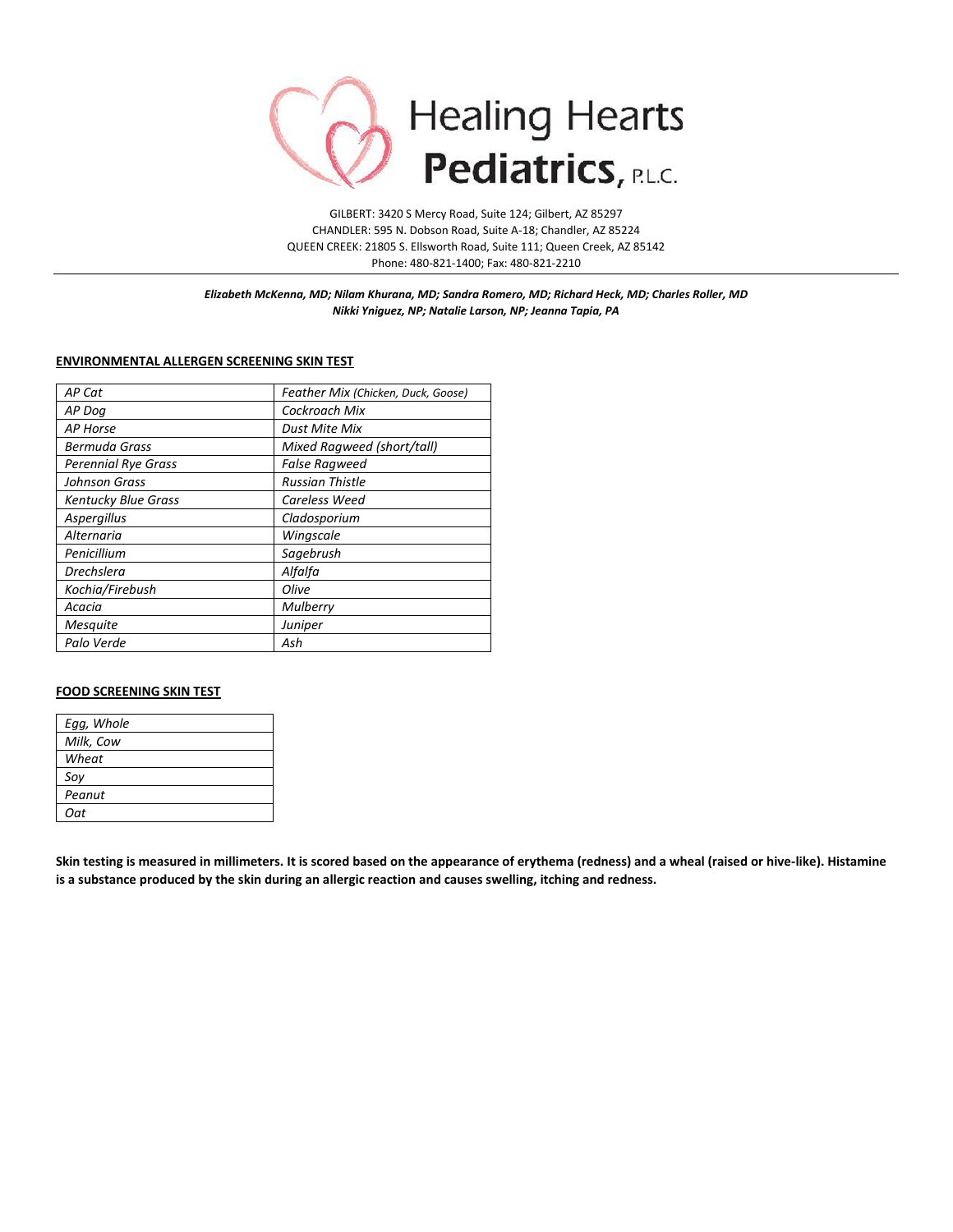

*Elizabeth McKenna, MD; Nilam Khurana, MD; Sandra Romero, MD; Richard Heck, MD; Charles Roller, MD Nikki Yniguez, NP; Natalie Larson, NP; Jeanna Tapia, PA*

## **Medications to be Stopped Prior to Allergy Testing**

**Instructions:** Please **STOP** the following medications **7 days** prior to allergy skin testing

| <b>Antihistamines</b>  |                  |                     |                     |                           |
|------------------------|------------------|---------------------|---------------------|---------------------------|
| Actagen                | Deconamine       | Promethazine        | <b>Nasal Sprays</b> | <b>H2 Blockers</b>        |
| Actifed                | Dimenhyrinate    | Rondec              | Astelin             | Pepcid (Famotidine)       |
| Acrivastine            | <b>Dimetane</b>  | Rnatan              | Astepro             | Tagamet (Cimetidine)      |
| Allegra (any)          | Dimetapp         | Ryna 12             | Azelastine          | Zantac (Ranitidine)       |
| Allclear               | Dipenydramine    | Rynatuss            | Dymista             |                           |
| Allerfrin              | Doxepin          | Semprex-D           | Patanase            |                           |
| Alertec/Aller-Tec      | <b>Dramamine</b> | <b>Tanafed</b>      |                     | <b>Herbal Supplements</b> |
| Aller-Fex              | Drixoral         | Tavist              | <b>Eye Drops</b>    | Astragalus                |
| Antivert               | Duravent-DA      | <b>Triaminic</b>    | Pataday             | Feverfew                  |
| Atarax                 | Fexofenadine     | <b>Triaminicol</b>  | Patanol             | Green Tea                 |
| Benadryl               | Histavent-LA     | <b>Trinalin</b>     | Olopatadine         | Licorice                  |
| <b>Bromphed</b>        | <b>Histex</b>    | <b>Triprolidine</b> | Optivar             | Milk Thistle              |
| <b>Brompheniramine</b> | Hydroxine        | Tussi 12            | Zaditor             | Saw Palmetto              |
| Cetirizine             | Meclizine        | <b>Tussionex</b>    |                     | St. John's Wart           |
| Chlorpheniramine       | Ominihist-LA     | <b>Vistaril</b>     |                     |                           |
| Chlor-Trimetron        | Ornade           | Wal-Fex             |                     |                           |
| Clarinex (any)         | Pedicare         | Wal-Tin             |                     |                           |
| Claritin (any)         | Periactin        | Wal-Zyr             |                     |                           |
| Clematine              | Phenergan        | Xyzal               |                     |                           |
| Cyproheptadine         | Poly-histine     | Zyrtec              |                     |                           |

**Stop** *Singulair (Montelukast)* **1 day** prior to your allergy skin test.

Also, stop any medication that has the words SINUS, ALLERGY or HIST in the name.

Please be advised that many over the counter medications have antihistamines in them (i.e. sinus, headache, sleep or cough medicines). These medications will need to be stopped 7 days prior to the testing as well. If you are not sure if the medication you are taking contains an antihistamine, please call our office or consult with your pharmacist for advice.

DO NOT stop any other medications, especially for heart, liver, lung or other condition. If for some reason you cannot stop the allergy medication please consult with us and we will reschedule testing for another time.